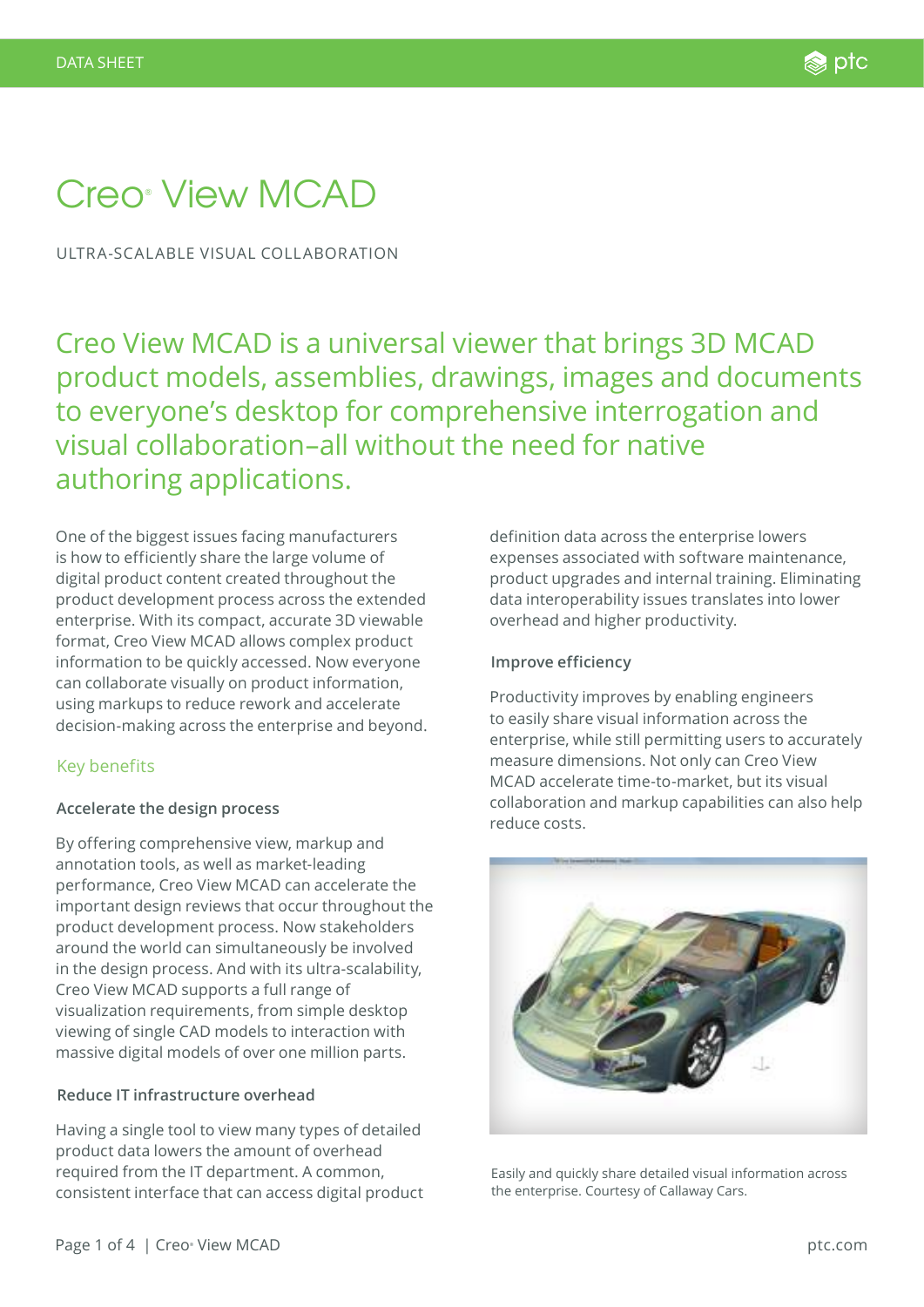#### **Increase control and security**

Creo View MCAD allows critical business content (including models, drawings and documents) to be watermarked when collaborating on projects both within and beyond the enterprise.

## Features

#### **Simple and powerful viewer**

Easy and intuitive user interface enables the visualization of MCAD models, documents and images in a common, consistent experience across the enterprise.

- • Supports a wide variety of 3D model, 2D drawing and image source formats
- • Supports (with optional adapters) all major MCAD formats, including: CADDS5® , CATIA V4, CATIA V5, NX®, I-DEAS®, SolidWorks®, Microstation® (DGN) and Autodesk® Inventor
- View richly annotated model-based designs from Creo and CATIA® V5 (requires optional adapter)
- • Visually integrate ECAD and MCAD information within the same user experience (also requires Creo View ECAD)
- Supports IT format (requires optional adapter)
- • Instantly familiar, task-based user interface with undo/ redo capabilities
- • Encompasses metadata and annotations to provide immediate reference information to the user
- • Easily create smart exploded product views
- • Supports STEP AP203 and AP214 standards for exchange of product structure and geometry information

## **Effective markup tools**

Replace error-prone and inefficient paper processes with Web-based mark up and distribution.

• Full set of markup tools for 3D models, 2D drawings, images and documents

- Manage multiple markups
- Distribute markups across the extended enterprise
- Check markups back into Windchill® or other Product Lifecycle Management (PLM) systems and associate with source file for reference
- Cut, measure, mark up and manipulate sections in real-time



Detect and analyze clash issues with the optional Creo View Interference Analysis module.

## **Ultimate scalability and performance**

- Rapidly load massive datasets and interact with them at good frame rates (requires optional module)
- Navigate through a model directly from within the PLM system using advanced 3D thumbnail technology
- Render graphics faster typically 10X faster than previous generations of ProductView
- Visualize and analyze configured product structures from Windchill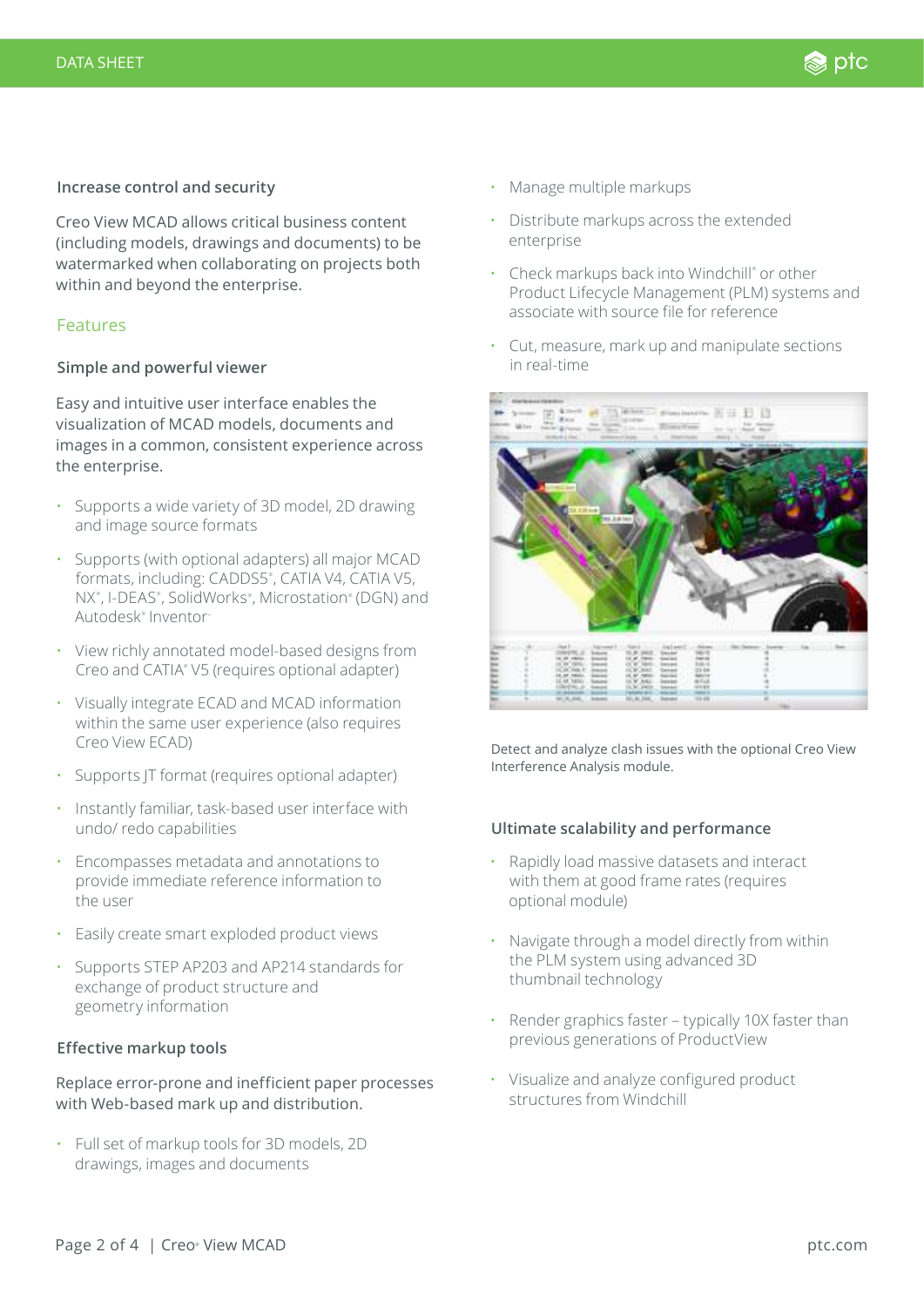#### **Identify and correct errors**

Discovering design errors early in the product development process is a fundamental requirement of any manufacturing company.

- Check for different types of interferences such as physically interfering parts, parts that are in contact or parts that have a required clearance from each other (requires an optional module)
- Verify the annotated 3D Model for unambiguous representation of critical dimensions and tolerances and collaborate on the missing information (requires an optional module)
- Evaluate the functional behavior of your product through interactive animations (requires an optional module)

#### **Filter visual information**

Rich product queries can utilize spatial locations to reduce the amount of information required to locate components within a 3D model.

- Query based on product attributes such as material or color
- Query based on positional location (e.g., find parts that are within 10 mm of a position or specific part)
- Search for product properties or components based on multiple criteria
- Perform color-coded searches by attribute or spatial location
- In-graphics assembly, navigation and selection



Analyze and color code designs using Product Attributes such as Weight, Lifecycle State, Spatial location and proximity using color

Interactive graphical definition of search volumes

coded search in Creo View.